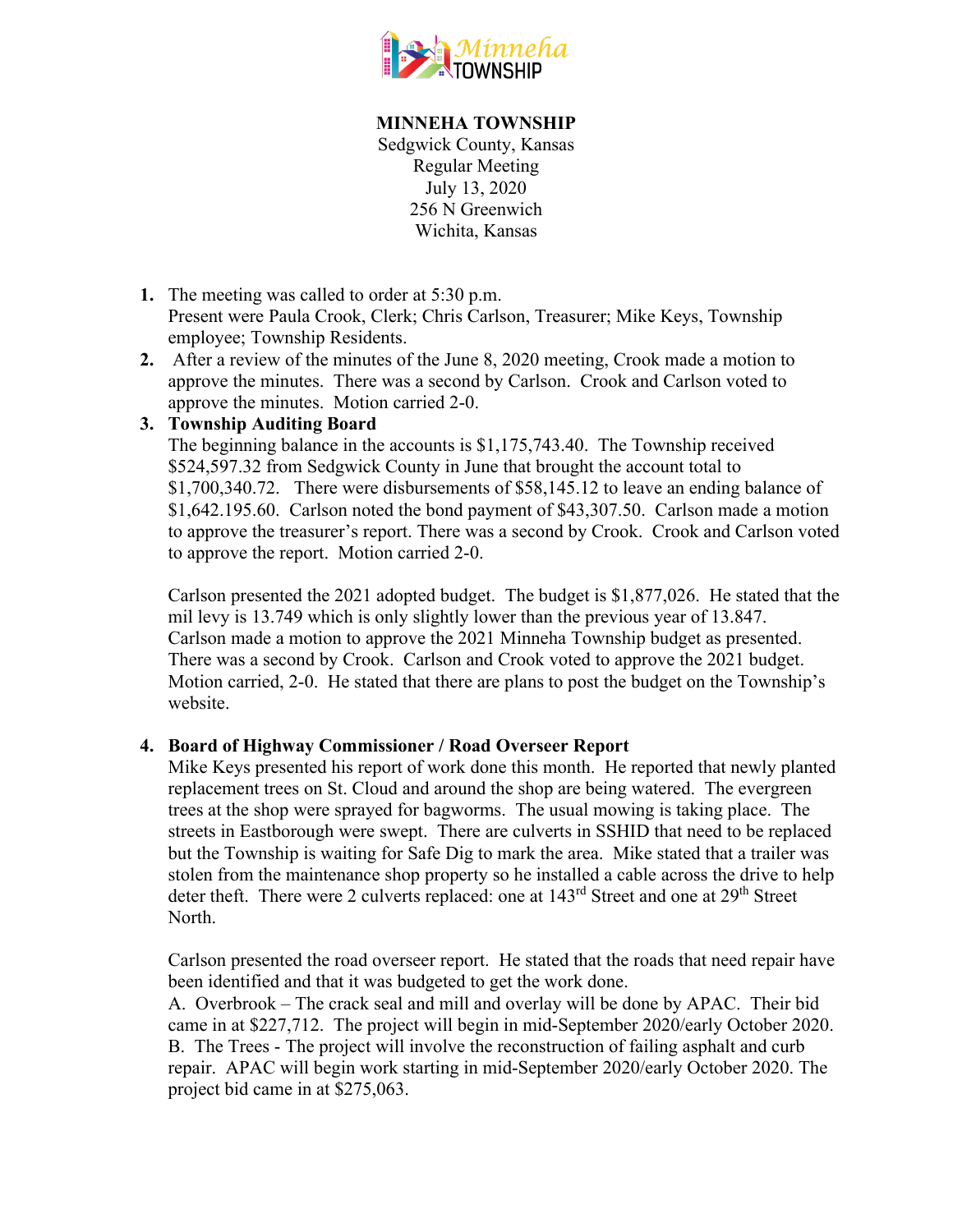

C. Kimberly Hills – Pavement Pros will apply crack seal at a cost of \$6057 and Andale will apply the HA5 mineral bond preservation at a cost of \$23,775. The work will begin in the next couple of weeks.

D. Crest Ridge – Pavement Pros will apply crack seal and Andale Construction will apply HA5 mineral bond preservation. Curbs and gutters will be repaired. The project bid came in at \$18,600 and will begin this week.

E. Pinehurst – Sidewalk on west side of  $143<sup>rd</sup>$  Street connecting to the sidewalk on Central, approximately 525 feet – MKEC will perform the work. The base contract fee is \$5800 to engineer. The cost with engineering is \$19,800. The engineering will start immediately with project anticipated for August 2020.

F. Northeast Sedgwick County – The Township will continue to have the area maintained.

G. Sunswept Highlands – The Township budgeted \$250,000 and the project came in at \$600,000 and of that amount \$84,000 is the cost of engineering. The project will be from \$600,000 to \$1,000,000 and will be slated for 2021. Belaire could be 1/3 of the Township's budget Carlson reported. There are plans to redo Belaire and parts of Crest as well. Carlson stated that he will walk the area with MKEC to insure work the township wants done.

**5. Old Business –** There is no old business

## **6. New Business –**

- A. On June 15, 2020 Don Gragg sent his letter of resignation due to health reasons to the Sedgwick County Commissioners effective June 30, 2020. Marc Miller will be appointed by the Commissioners to fulfill the remainder of Gragg's term beginning at the August 2020 Township meeting.
- B. Seltzer Cemetery Carlson stated that Seltzer Cemetery belongs to Minneha Township. He has filed papers with the State of Kansas for tax exemption status. No determination has been made at this time.
- C. Villas I & II Carlson had an inquiry from a resident of The Villas at Crestvivew as to why Minneha Township does not provide services in their area. The roads in Villas I & II are private and, therefore, receive no services from Minneha.
- D. On Tuesday, August 11, 2020, Springdale Lakes HOA will hold its budget meeting at the Township maintenance facility. SSHID will hold its budget meeting on July 21, 2020 at 5:30 pm at the Township maintenance facility.
- E. The September 2020 meeting of Minneha Township falls on Labor Day. The meeting is hereby changed to September 14, 2020 at 5:30 pm.
- F. The Township website will soon have project tabs so residents will be aware of what larger projects are scheduled for work.
- **7. Adjournment –** A motion was made by Crook with a second by Carlson to adjourn the meeting at 6:04 p.m. Crook and Carlson approved the motion, 2-0.
- **8.** The next scheduled meeting is Monday, August 10, 2020 at 5:30 p.m., 256 N. Greenwich Road, Wichita, KS